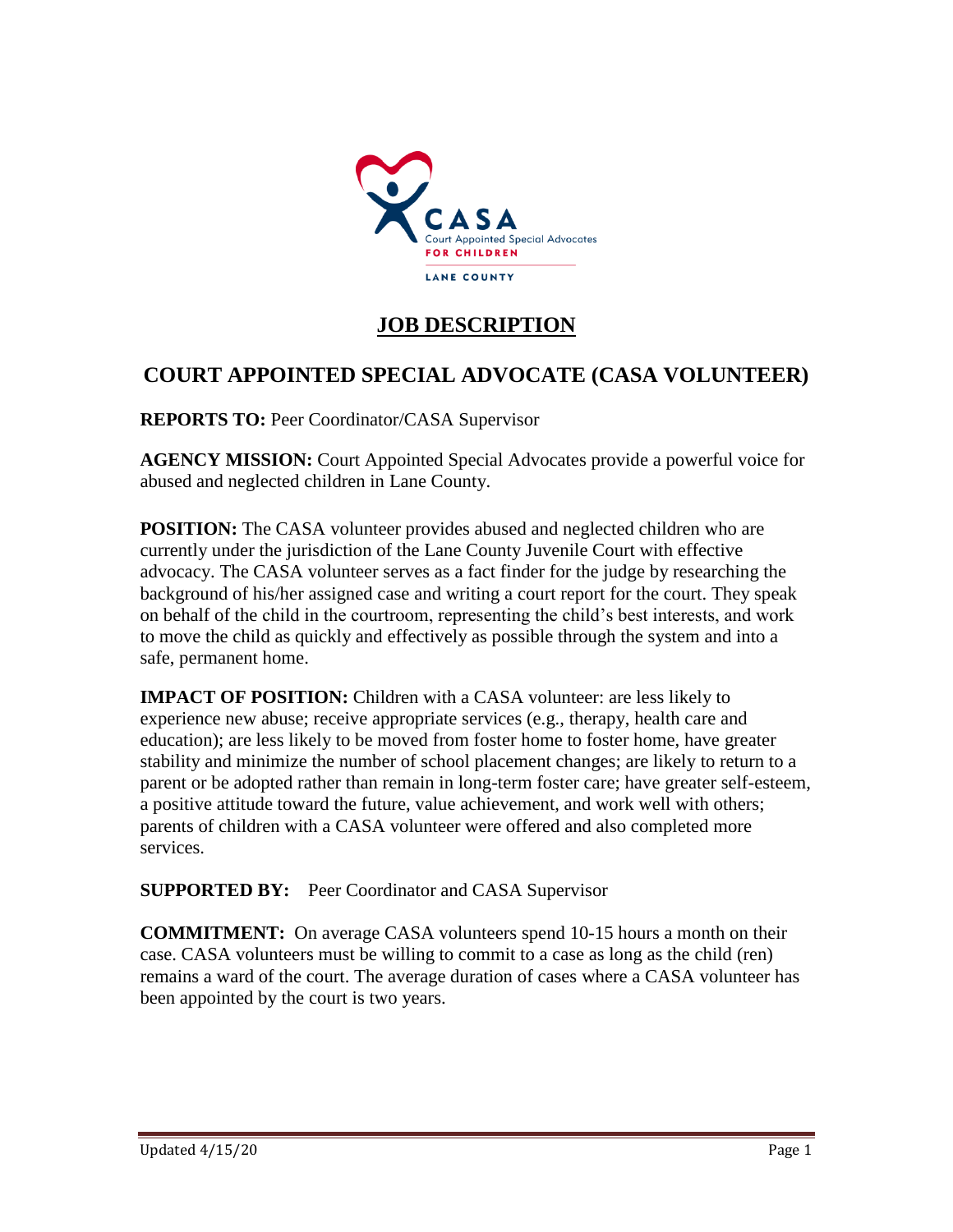#### **RESPONSIBILITIES***:*

- Investigate all relevant information about the case;
- Advocate for the child, ensuring that all relevant facts are brought before the court for the best interest of the child;
- Facilitate and negotiate to ensure that the court, Department of Human Services, if applicable, and the child's attorney, if any, fulfill their obligations to the child or ward in a timely fashion;
- Monitor all court orders to ensure compliance and to bring to the Court's attention any change in circumstances that may require a modification of the court's order;
- Visit with the child in person at least once a month and at least every other month in the child's placement;
- Observe parent-child interactions;
- Review relevant documents and records in the case file;
- Determine if a permanent plan has been created for the child;
- Provide Peer Coordinator/CASA Supervisor with a case update each month;
- Attend all Court hearing, trials and Citizens Review Board (CRB) meetings;
- Interview all parties and important persons in the case (i.e. attorneys, DHS caseworkers, teachers, foster parents, child, parents, counselors, etc.);
- Maintain open communication with your Peer Coordinator, CASA Supervisor and other parties to the case;
- Produce a written report for all Court hearings and CRBs;
- Prepare and present oral presentations for the Court hearing and Citizens Review Board;
- Make recommendations to the court regarding the best interests of the child;
- Make recommendations for appropriate services for the child and the family;
- Informing the Court promptly of important developments in the case through appropriate means as determined by the CASA program;
- Participate in case planning meetings, Team meetings, and all conferences about the child; Permanency meetings; and Adoption Committee meetings.
- Enter case hours in OPTIMA under contact logs;
- Return case files and other case materials to the CASA office when the case closes and delete any case information from your personal computer;
- Understand and follow statutory guidelines;
- Work within CASA of Lane County Volunteer Policies;